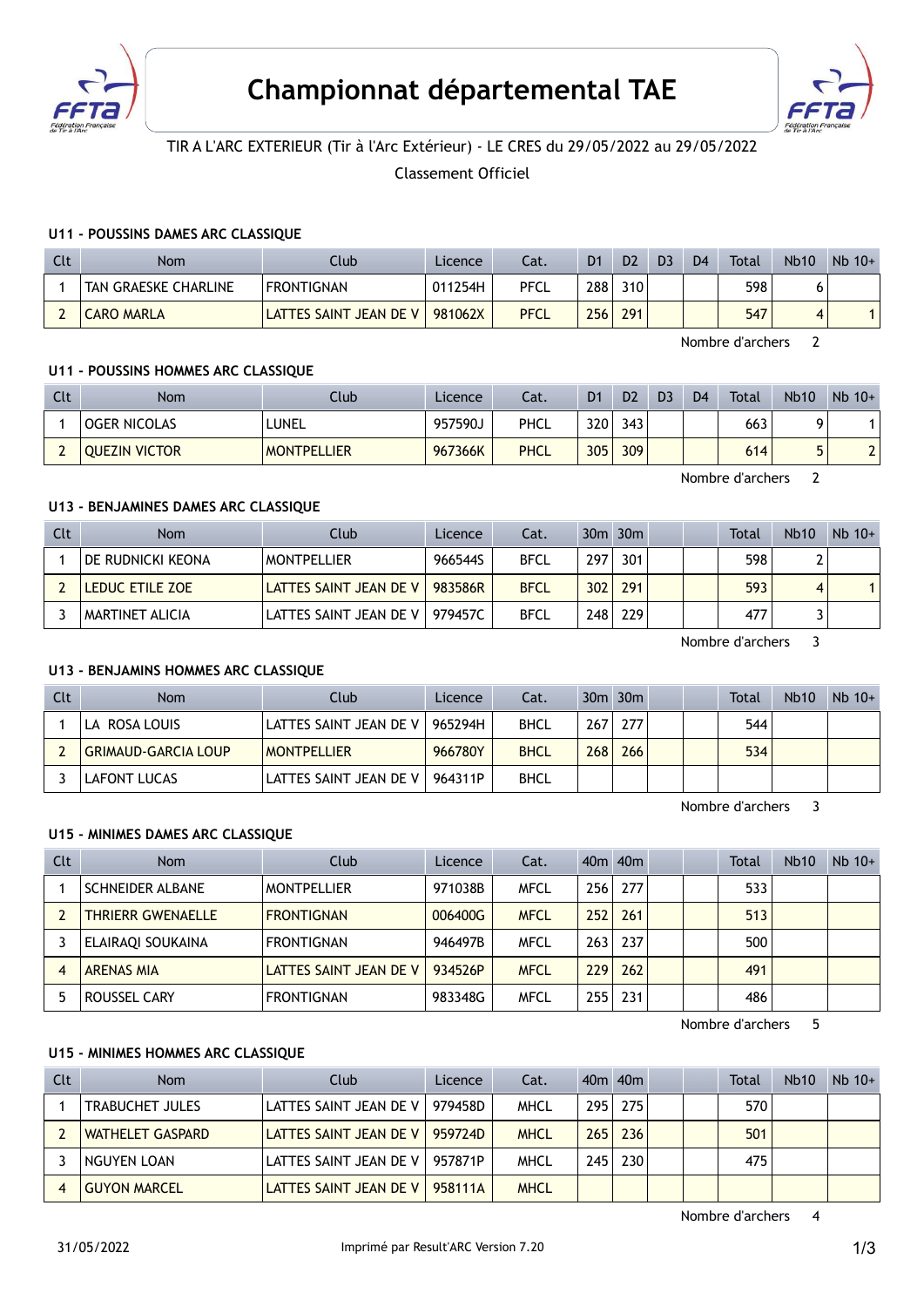#### U18 - CADETTES DAMES ARC CLASSIQUE

| Clt | <b>Nom</b>               | Club               | Licence | Cat.        |     | $60m$ $60m$ |  | Total | <b>Nb10</b> | $Nb$ 10+       |
|-----|--------------------------|--------------------|---------|-------------|-----|-------------|--|-------|-------------|----------------|
|     | <b>BUHIT NINA</b>        | <b>FRONTIGNAN</b>  | 852321L | <b>CFCL</b> | 279 | 279         |  | 558   | 8           |                |
|     | <b>SERRES AMBRE</b>      | <b>FRONTIGNAN</b>  | 918928K | <b>CFCL</b> | 277 | 281         |  | 558   |             | $\overline{2}$ |
|     | BON-RANC ANDRÉA          | <b>MONTPELLIER</b> | 889974N | <b>CFCL</b> | 275 | 281         |  | 556   |             |                |
|     | <b>DORS ELISA</b>        | <b>MONTPELLIER</b> | 919173B | <b>CFCL</b> | 279 | 262         |  | 541   |             |                |
|     | <b>HAHUSSEAU CANDICE</b> | LE CRES            | 909513B | <b>CFCL</b> | 242 | 246         |  | 488   |             |                |

#### U18 - CADETS HOMMES ARC CLASSIQUE

| Clt | Nom                    | Club                   | Licence | Cat.        |     | $60m$ $60m$      |  | Total | <b>Nb10</b> | $Nb$ 10+ |
|-----|------------------------|------------------------|---------|-------------|-----|------------------|--|-------|-------------|----------|
|     | <b>SEGURA ANTOINE</b>  | LATTES SAINT JEAN DE V | 910954T | <b>CHCL</b> | 304 | 296              |  | 600   |             |          |
|     | <b>CHARET CORENTIN</b> | <b>MONTPELLIER</b>     | 955867L | <b>CHCL</b> | 288 | 305              |  | 593   |             |          |
|     | DOMINGUEZ LUCAS        | <b>MONTPELLIER</b>     | 920542P | <b>CHCL</b> | 260 | 287              |  | 547   |             |          |
| 4   | <b>RUIZ RAPHAEL</b>    | LE CRES                | 886785X | <b>CHCL</b> | 253 | 229              |  | 482   |             |          |
|     | PASTORE TOM            | LUNEL                  | 986218B | CHCL        | 211 | 186 <sub>1</sub> |  | 397   |             |          |

#### U21 - JUNIORS DAMES ARC CLASSIQUE 70m - 122cm

| Clt | <b>Nom</b>            | Club               | Licence | Cat.        | 70m              | 70 <sub>m</sub> |  | <b>Total</b> | <b>Nb10</b> | $Nb 10+$ |
|-----|-----------------------|--------------------|---------|-------------|------------------|-----------------|--|--------------|-------------|----------|
|     | MARTINS ALEXANDRA     | <b>FRONTIGNAN</b>  | 811783Y | JFCL        | 269              | 269             |  | 538          |             |          |
|     | <b>MORAIS CARLINE</b> | <b>MONTPELLIER</b> | 926146F | <b>JFCL</b> | 244 <sub>1</sub> | 228             |  | 472          |             |          |

Nombre d'archers 2

Nombre d'archers 5

#### U21 - JUNIORS HOMMES ARC CLASSIQUE 70m - 122cm

| Clt | Nom                 | Ilub                                                    | Licence | ۰- ۱<br>-aι. | 70 <sub>m</sub> | 70m | <b>Total</b> | <b>Nb10</b> | Nb<br>$10+$ |
|-----|---------------------|---------------------------------------------------------|---------|--------------|-----------------|-----|--------------|-------------|-------------|
|     | ENJALBERT GUILLAUME | JEAN DE<br>$\mathsf{\Delta TT}'$<br>'V.<br>SAINT<br>ГES | 885285S | JHCL         | 28 <sup>2</sup> | 239 | 520          |             |             |

Nombre d'archers 1

#### SENIORS 1 DAMES ARC CLASSIQUE 70m - 122cm

| $\sim$<br>પા | Nom                      | .tub                                  | Licence | $-1$<br>cal.                  | 70m                                               | 70 <sub>m</sub> |  | <b>Total</b> | <b>Nb10</b> | Nb<br>$10+$ |
|--------------|--------------------------|---------------------------------------|---------|-------------------------------|---------------------------------------------------|-----------------|--|--------------|-------------|-------------|
|              | DEI<br>MAUREEN<br>LAHAY. | <b>IFR</b><br><b>MON</b><br>ס־<br>--- | 989824W | $\leq 1$ FC.<br><b>JII JL</b> | 266<br><b>Contract Contract Contract Contract</b> | 284             |  | 550          |             |             |

Nombre d'archers 1

#### SENIORS 1 HOMMES ARC CLASSIQUE 70m - 122cm

| Clt | <b>Nom</b>           | Club                   | Licence | Cat.               |     | 70 <sub>m</sub> 70 <sub>m</sub> |  | Total | <b>Nb10</b> | $Nb$ 10+ |
|-----|----------------------|------------------------|---------|--------------------|-----|---------------------------------|--|-------|-------------|----------|
|     | <b>CONESA DANIEL</b> | LATTES SAINT JEAN DE V | 813794J | S <sub>1</sub> HCL | 305 | 294                             |  | 599   |             |          |
|     | ANDRIEUX GUILLAUME   | <b>MONTPELLIER</b>     | 777937J | S <sub>1</sub> HCL | 279 | 301                             |  | 580   |             |          |
|     | <b>VENIAT PAUL</b>   | LUNEL                  | 733856V | S <sub>1</sub> HCL | 254 | 282                             |  | 536   |             |          |
|     | <b>DAUPTAIN TONY</b> | <b>AGDE</b>            | 638773U | S <sub>1</sub> HCL | 256 | 263                             |  | 519   |             |          |

Nombre d'archers 4

#### SENIORS 2 DAMES ARC CLASSIQUE 70m - 122cm

| <b>ULL</b> | Nom                                                             | Llub.                                                         | Licence | cal.               | 70m | 70m |  | <b>Total</b> | <b>Nb10</b> | <b>Nb</b><br>$10+$ |
|------------|-----------------------------------------------------------------|---------------------------------------------------------------|---------|--------------------|-----|-----|--|--------------|-------------|--------------------|
|            | <b>MARIE</b><br>rfix<br>$\mathsf{I}\mathsf{THEVERSE}$<br>∴R∩LI™ | <b>SAINT</b><br><b>JEAN DE</b><br>$\mathbf{v}$<br>1 F S<br>اھ | 934556X | S <sub>2</sub> FCL | 267 | 280 |  | 547          |             |                    |

Nombre d'archers 1

#### SENIORS 2 HOMMES ARC CLASSIQUE 70m - 122cm

|  | $\sim$<br>しいし | Nom | Llub <sup>-</sup> | Licence | - 1<br>.aı. | 70n | 70m |  | <b>Total</b> | <b>Nb10</b> | <b>Nb</b><br>$10+$ |
|--|---------------|-----|-------------------|---------|-------------|-----|-----|--|--------------|-------------|--------------------|
|--|---------------|-----|-------------------|---------|-------------|-----|-----|--|--------------|-------------|--------------------|

## Nombre d'archers 5